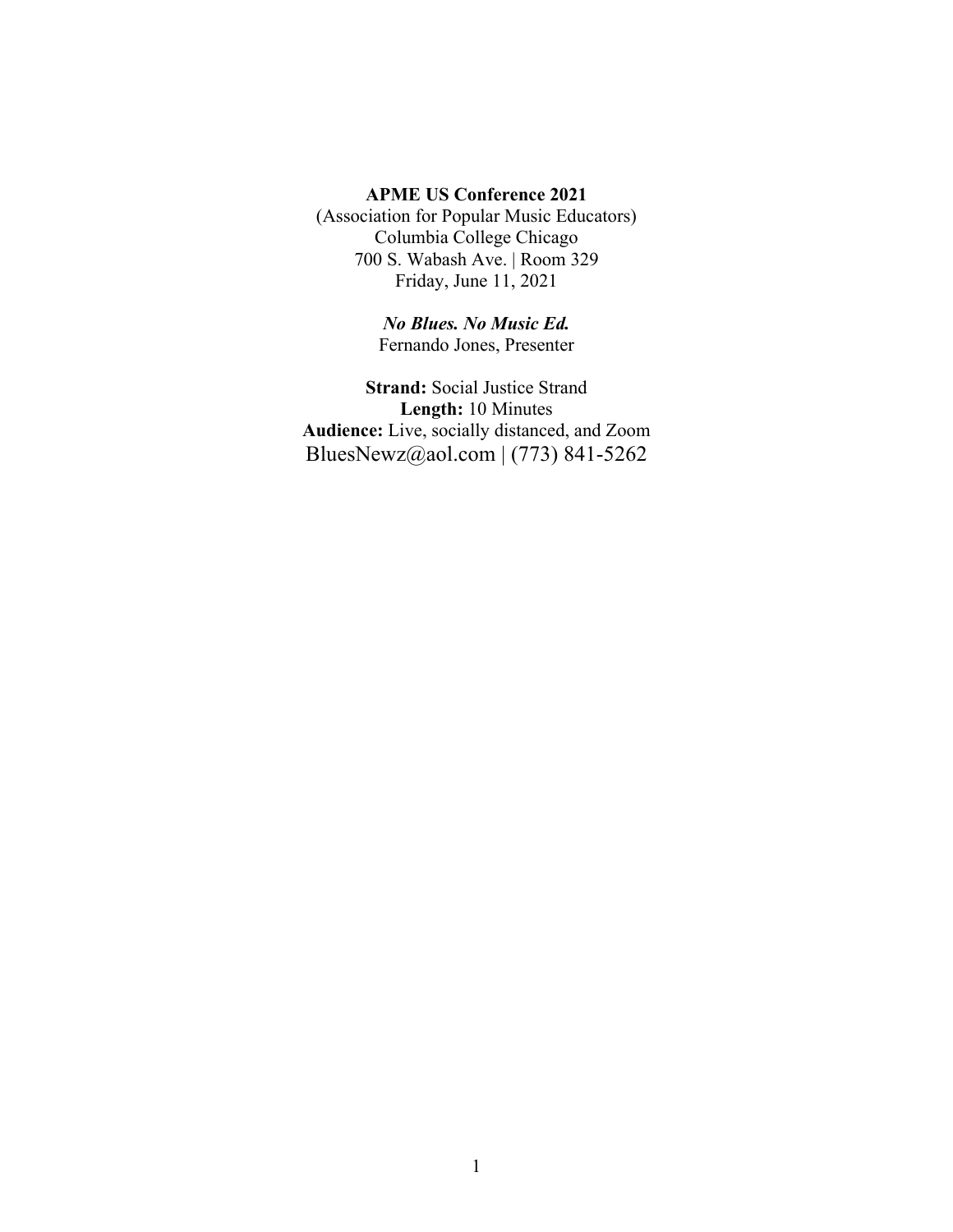## **Outline**

### *1. What is the Blues?*

- a. Connection to West Africa
- b. Quotes
- c. The Blues Never Sleeps
- d. The Three M's: The Intangibles

## *2. Past to Pedagogy?*

- a. The Great Migration
- b. Three M's: The Intangibles
- c. Academia & America's "Root" Music

## *3. Social Justice*

- a. Born Too Brown Video
- b. The Close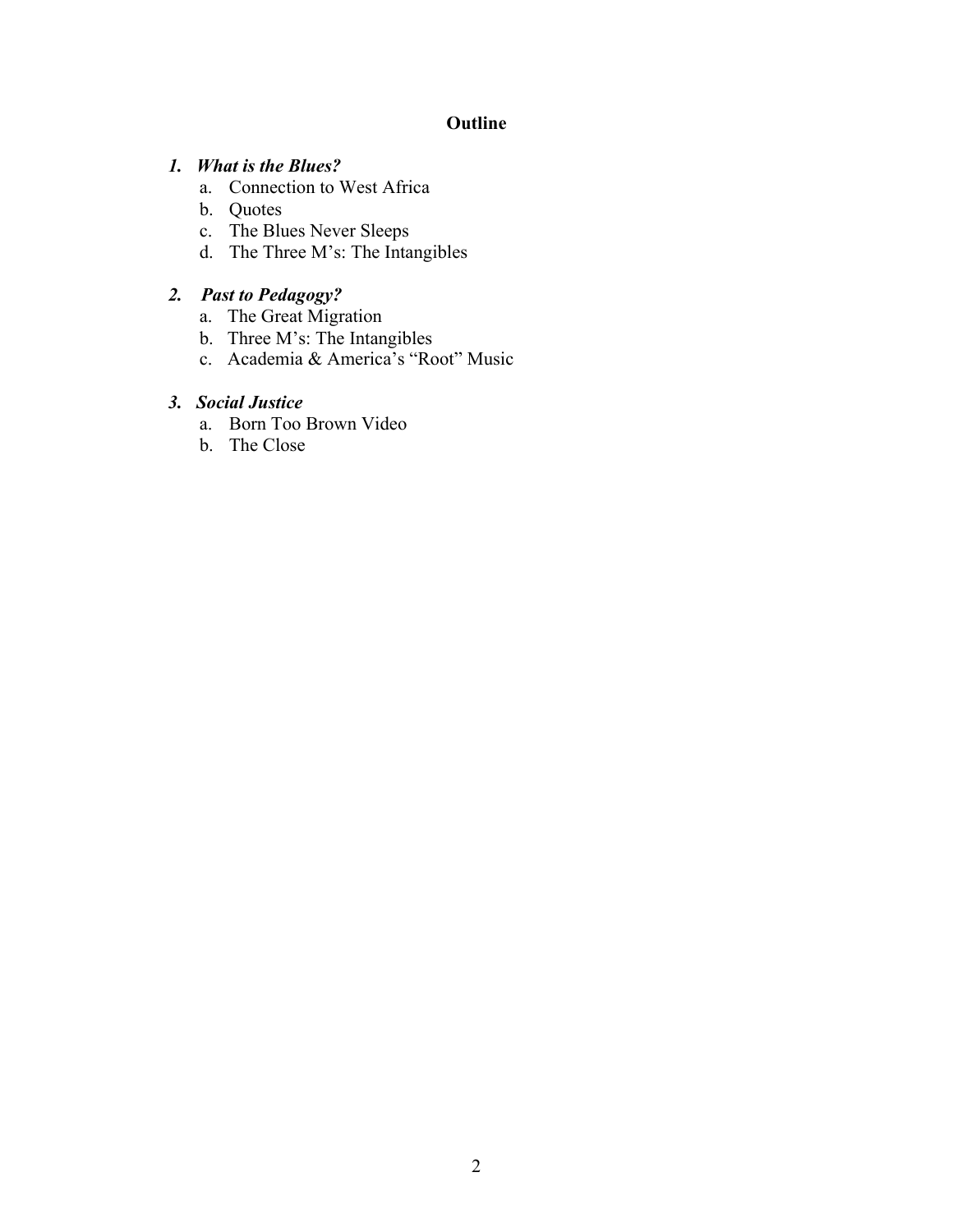# Pre-Lecture: Backup Section (Extra)

Rooted in the African tradition of call-and-response, the Blues, mother and father of Jazz, Rock & Roll, Rhythm & Blues, Gospel, and even Hip-hop music, is an indigenous African American art form. It's also a cultural institution filled with volumes of autobiographical, economical, sociological, and historical information expressed through the arts in disciplines such as, but not limited to music, literature, dance, and theater. In brief, it's the soundtrack of America.

Woven into the fabric of this country, this art form is nothing short of an in-depth autobiography documenting the United States of America.

Comedy/Tragedy, Love/Lust, Bondage/Freedom, Superstition/Supernatural.

#### Question:

If the Blues is the root of American music, then what are the *roots of the Blues?*

One, clearly is **the music** . . . created right here in the State of Mississippi by free and enslaved Black folks of African decent.

Two, **the cultural component** of making something from nothing, and liking it.

Three, the root of **spirituality / ancestral remembrance and a connection to the past.**

Lastly, **the root of youth** . . . the Blues Kid.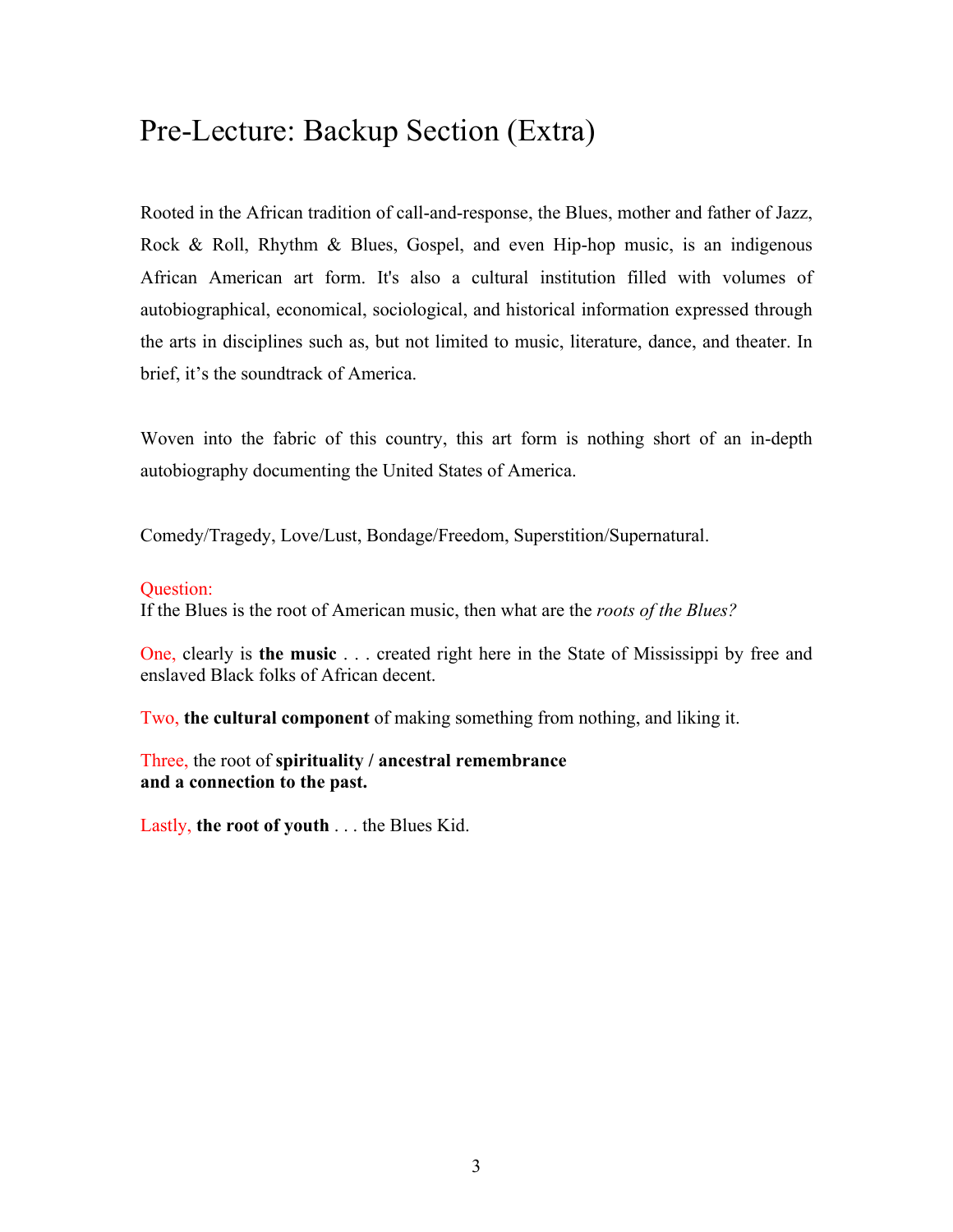# Part I: The Blues'

**1. Introduction 2. Blues is Black Music Month 3. What is the Blues? What is Social Justice?**

#### **Billie Holiday sang,**

*"You don't know what love is until you learn the meaning of the Blues."* In the song "You Don't Know What Loves."

**Amiri Baraka** said this to me when I asked him, 'What is the Blues?' He said. *"The Blues is the soul of American Classical Music."*

I, **Fernando Jones,** say that *'the Blues is the perpetual courtship of freedom.'*

#### **Born Too Brown**

*The Blues never sleeps Nor does it rest. It's cool to get killed on TV, But wrong to protest.*

*Go to church [and], Get a degree [and], Be all that you can be. But when it comes to being Red, White, Blue Y'all don't mean me.*

*Go to work early When you work downtown. But you're the last to get promoted, If ever, when you're born Born too brown. When you're born to brown. Born too brown. When you're born to brown.*

**4. Now, what is "pedagogy?"**  The science and art of teaching children.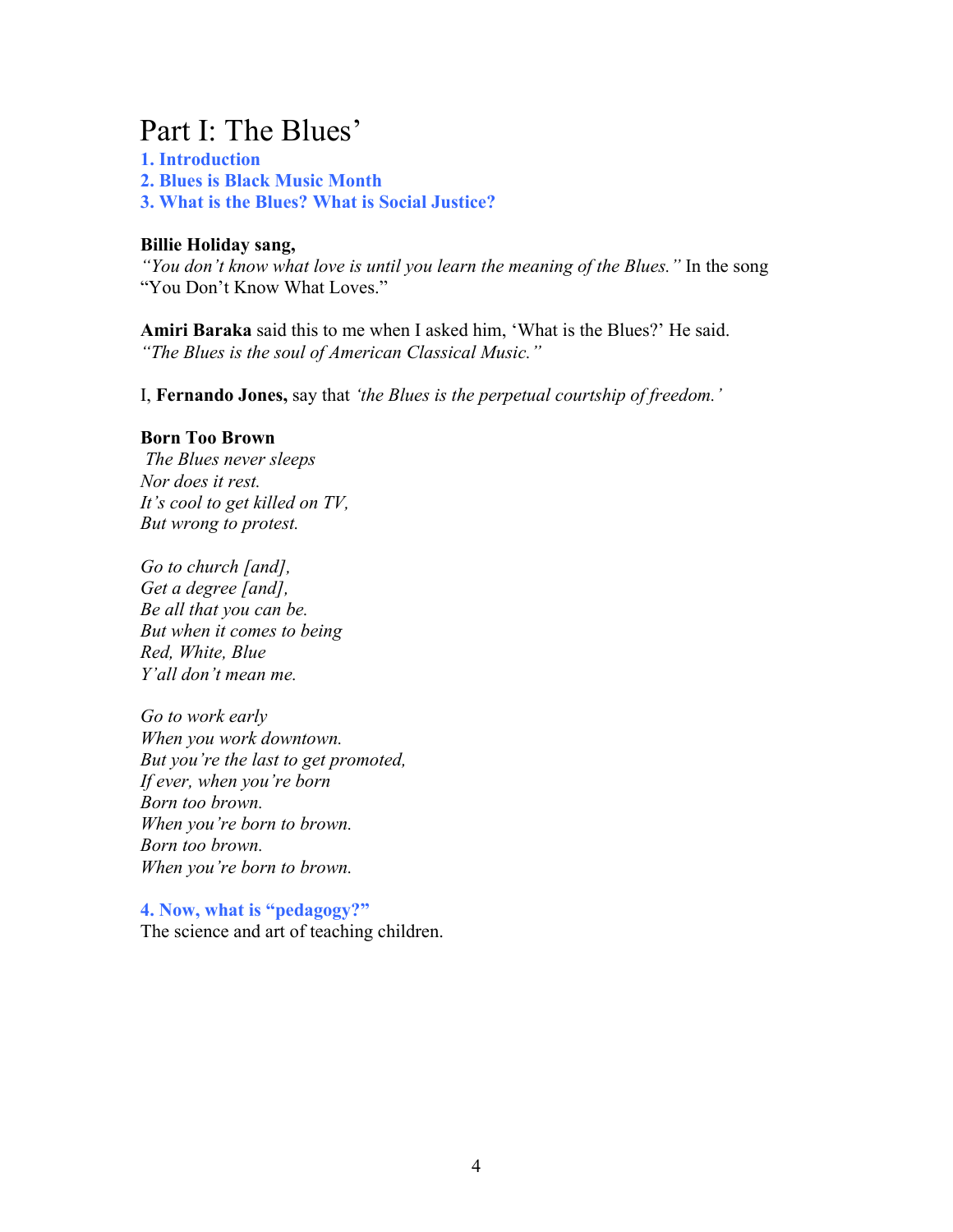# Part II: Two Worlds Connected

Though the Blues was created here in America the unmistakable connection is directly associated with West Africa. I like to say, 'From Mali to Mississippi.'

Not all Black folks who came to or brought to America were slaves. Therefore, we are not all descendents of slaves, Black folks, but we are of African DNA.

Long story short, when they came, some came as free men and women; some were explorest/adventurers, and some, of course, were enslaved and part of the *Slave Trade*. Nevertheless, they brought what I call the 'intangibles' . . . the 'Three M's:

- 1. Mysticisms (religious and spiritual beliefs)
- 2. Memories
- 3. Music

Compare this to the Great Migration where half of a million people migrated from the South, primarily Mississippi, to Chicago in search of the proverbial Promise Land. And during that journey they, too, brought their intangibles. Their . . .

- 1. Mysticisms (religious and spiritual beliefs)
- 2. Memories
- 3. Music